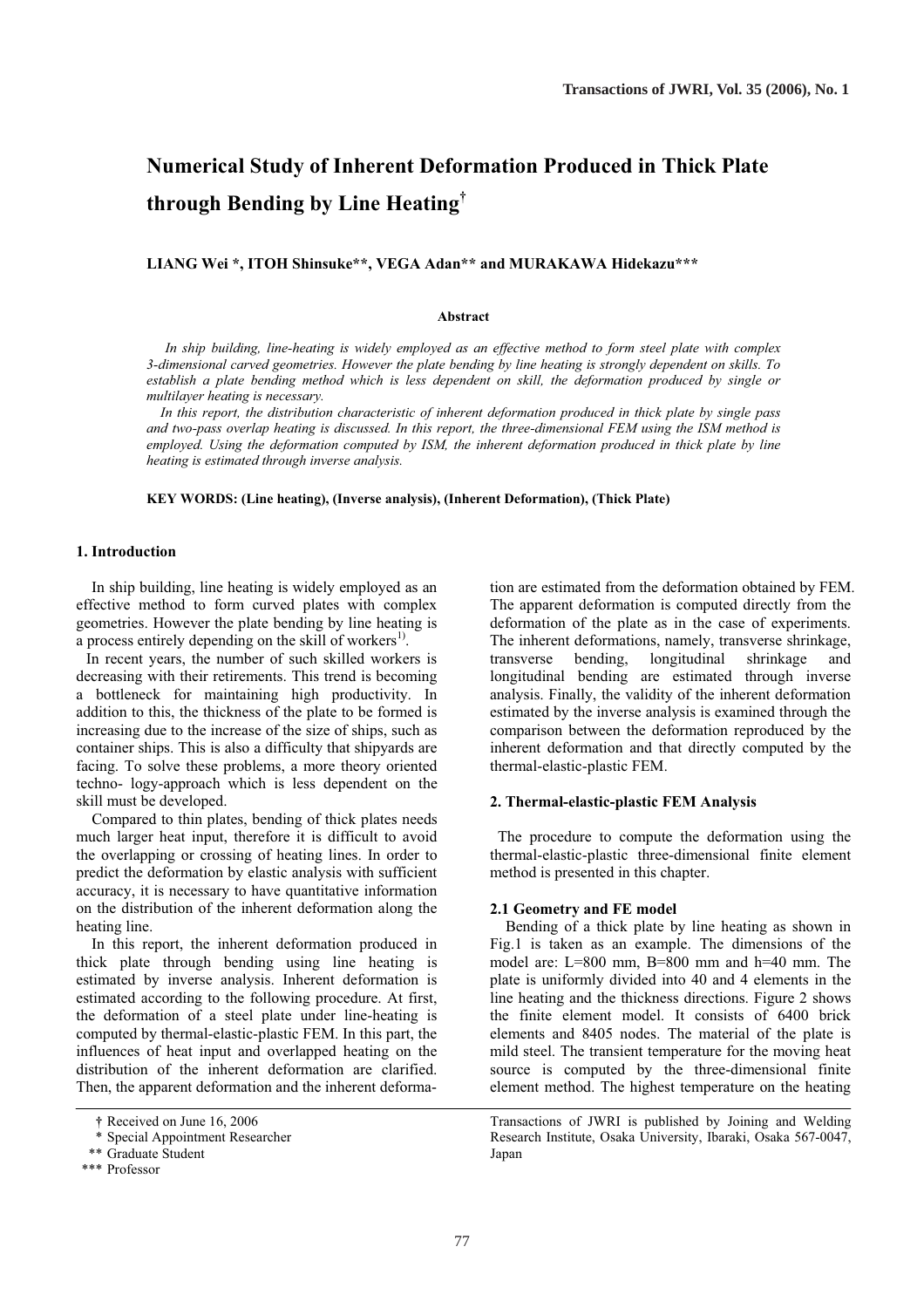surface is kept about  $800^{\circ}$ C and the temperature on the back surface is varied between  $260^{\circ}$ C and  $340^{\circ}$ C depending on the amount of heat input. The plate is assumed to be heated along the x-direction. Temperature



Fig.1 Thick plate model under line heating.



Fig.2 The finite element model.

Table 1 Heating condition.

| Case   | Heat<br>input<br>(J/mm) | Traveling<br>speed<br>(mm/s) | Surface<br>temperature<br>(°C | <b>Back surface</b><br>temperature<br>(°C) |
|--------|-------------------------|------------------------------|-------------------------------|--------------------------------------------|
| Large  | 8,250                   | 1.0                          | 800                           | 340                                        |
| Medium | 6,529                   | 1.7                          | 800                           | 300                                        |
| Small  | 5,000                   | 3.0                          | 800                           | 260                                        |

Table 2 Analysis case

| case | pass           | Heating input |
|------|----------------|---------------|
|      |                | Large         |
| 2    |                | Medium        |
| 3    |                | Small         |
| 4    | 2              | Large-large   |
| 5    | 2              | Large-medium  |
| 6    | $\overline{2}$ | Large-small   |
| 7    | $\overline{c}$ | Medium-large  |
| 8    | 2              | Medium-medium |
| 9    | $\overline{c}$ | Medium-small  |
| 10   | 2              | Small-large   |
| 11   | $\overline{2}$ | Small-medium  |
| 12   | 2              | Small-small   |





dependent thermal and mechanical properties shown in Fig.3 are used in the analysis.

 To clarify the influence of heat input and overlapped heating, three types of heating condition, namely large heat input, medium heat input, small heat input are taken as examples as shown in Table 1. The computed cases with single and overlapped heating are listed in Table 2. As shown in Table 2, cases from 1 to 3 are one-pass heating on the upper surface. Cases from 4 to 12 are assumed to be heated by two-pass overlapped heating on the upper surface. In the cases of overlap heating, the orders of the line heating with different heat inputs are considered.

#### **2.2. Method of analysis**

 The thermal-elastic-plastic FEM is a powerful tool for predicting welding residual stresses and distortions. But the three-dimensional thermal-elastic-plastic FE analysis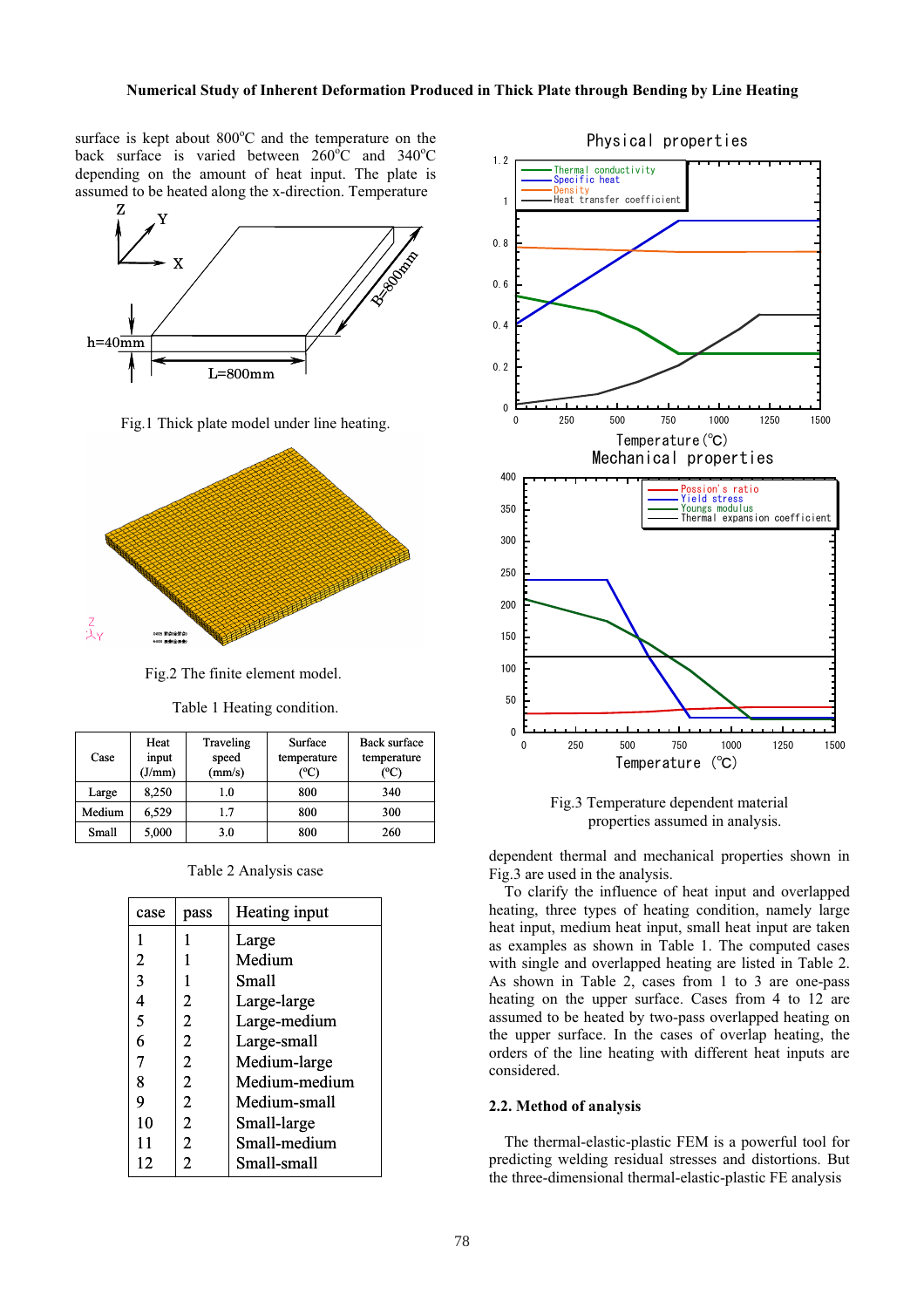

Fig.4 Concept of iterative substructure method and procedure of iteration.

requires very long computational time and large memory size. To overcome this problem, the iterative substructure method, ISM is employed in this research<sup>2)</sup>.

 The iterative substructure method takes full advantage of the fact that the region which exhibits strong nonlinearity is limited to a very small area compared to the size of the model to be analyzed and the remaining part is mostly linear. The model is divided into a non-linear region and the linear region in ISM. As seen from the Fig.4, only a small volume of the model under plastic-loading region B exhibits strong non-linearity and the remaining region A is linear or weakly nonlinear.

 The continuity of the traction on the boundary between the linear and the nonlinear regions is maintained through the iterative procedure.

#### **2.3 Computed results and discussion**

 As examples of computed results, the deformation in the z-direction obtained by thermal-elastic-plastic FEM analysis are shown in Fig.5. This figures shows the deformation caused by one-pass heating with medium heat input. Figure 5 (b) shows the result for the two-pass heating with medium heat input. As seen from the figures, the maximum deformation in the Z-direction is about 3.5mm and 5.5mm for one pass with medium heat input and two passes with medium heat input, respectively. As seen from this result, the deformation by the two pass

![](_page_2_Figure_8.jpeg)

(b) The deformation of case 8.

 Fig. 5 Z-direction deformation calculated by thermal-elastic-plastic FEM.

![](_page_2_Figure_11.jpeg)

Fig. 6 The definition of apparent deformation.

heating becomes almost twice of that of the single heating. But the increment by the second pass is slightly smaller than that produced by the first pass.

 The deformations of the plate are evaluated by two methods. One is by apparent deformation, such as shrinkage between marked two points and the angular distortion. The other is by inherent deformation. The difference between them is that the former includes the elastic deformation while the latter does not.

$$
\delta_{r} = \frac{\{(\nu_{x1} - \nu_{x2}) + (\nu_{x1} - \nu_{x})\}}{2}
$$
 (1)

Where,  $v_{x1}$ ,  $v_{x2}$ ,  $v_{x3}$ ,  $v_{x4}$  are the deformations along the Y direction at points  $x_1, x_2, x_3, x_4$  shown in Figs.6 and 7 The angular distortion can be evaluated also from the deflection.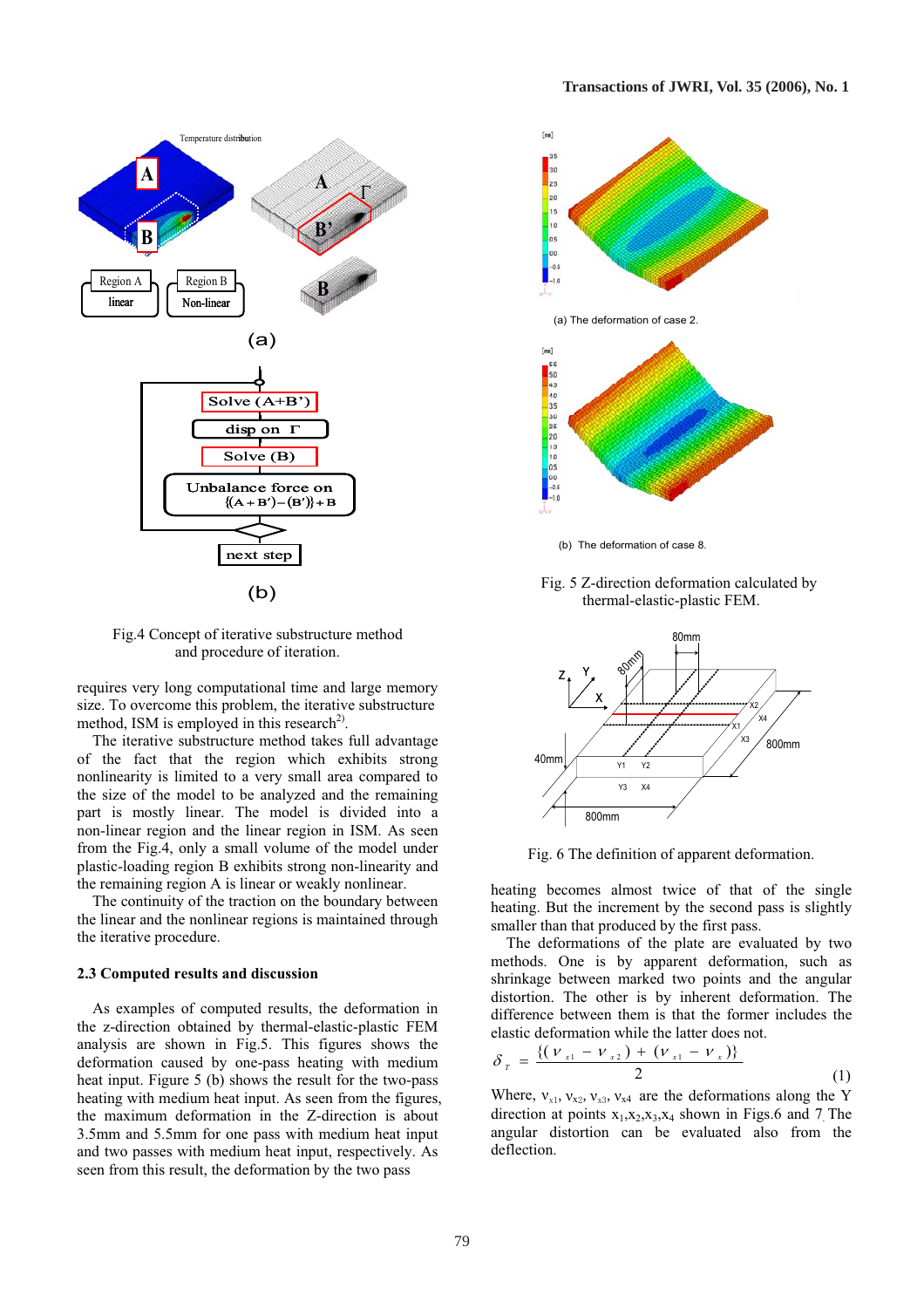![](_page_3_Figure_1.jpeg)

 Fig.8 Transverse shrinkage and Angular distortion along the heating line.

The apparent transverse shrinkage  $\delta_{\rm T}$  along the heating line is calculated according to the following equation:

 The transverse shrinkage and the angular distortion for the one-pass heating evaluated by the above equation along the heating line are shown in Fig.8. Figure 8(a)

![](_page_3_Figure_5.jpeg)

Fig.9 Transverse shrinkage and Angular distortion along the heating line.

shows transverse shrinkage  $\delta_T$  and Fig.8(b) shows the angular distortion  $\theta_T$ . From these figures, it is seen that:

- (1) Significant influence of heat input is observed in transverse shrinkage. With the increase of heat input, the maximum values of the transverse shrinkage increases. On the other hand, the angular distortions for the medium and large heat inputs are larger compared to that for the small heating, but the difference between medium and large heating is small.
- (2) Regarding the distribution, the angular distortion distributes almost uniformly along the heating line, while significant end effects are observed in the transverse shrinkage at both ends. The end effect is more significant at the finishing end.

 In order to discuss the influence of overlapped heating, the transverse shrinkage and angular distortion by two-pass heating are shown in Fig.9. From the figure, it is seen that, the same characteristic is observed in the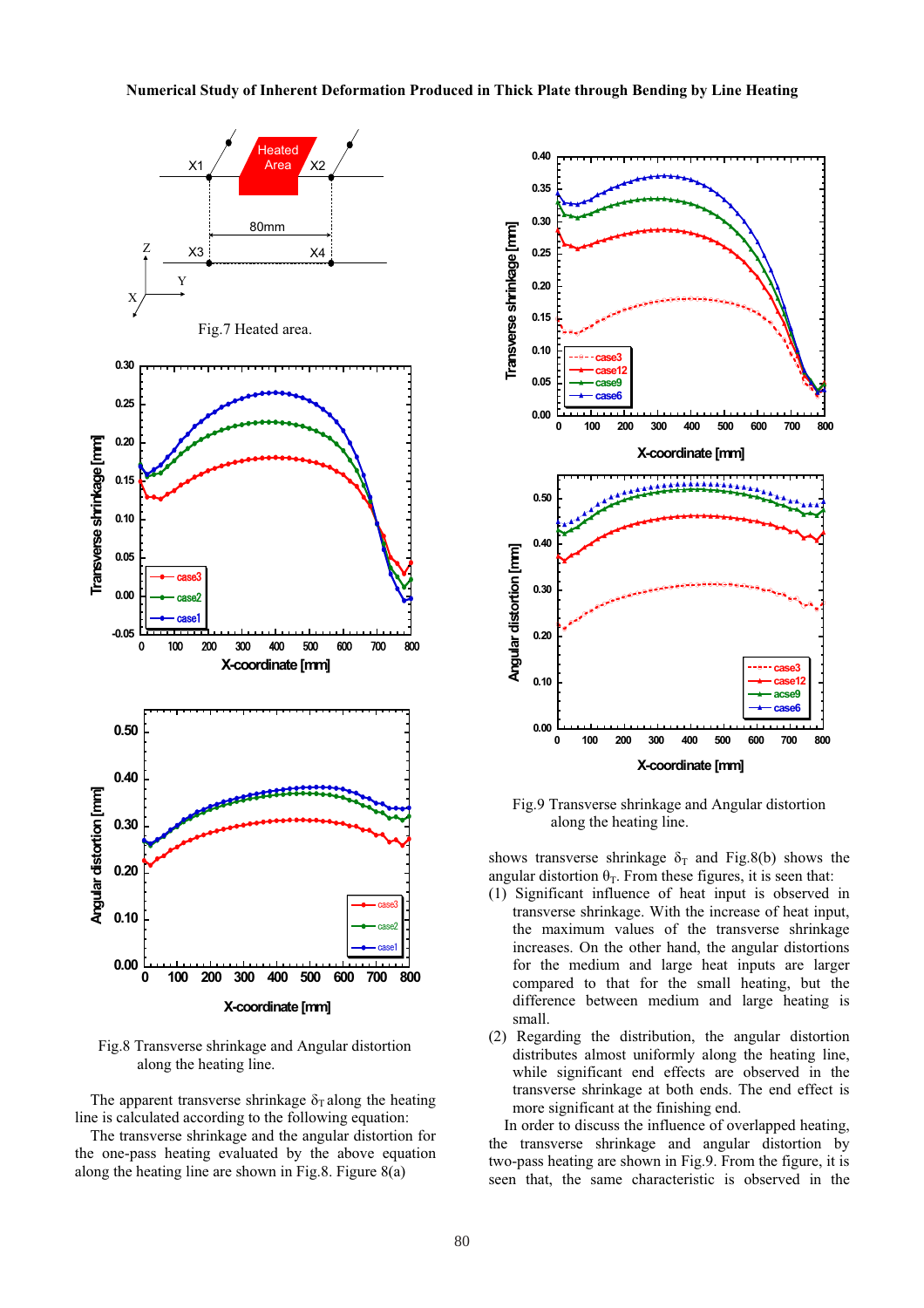distribution of the apparent deformation for the two-pass heating as that for one-pass heating.

# **3. Evaluation of Inherent Deformation by Inverse Analysis**

# **3.1 Measurement points for inverse analysis**

Inverse analysis is a method to estimate the inherent deformation by measuring the three-dimensional coordinates at a small number of selected points. The points on the thick plate as shown in Fig.10 are selected. By measuring the three-dimensional coordinates of the selected points before and after the line heating, the inherent deformation can be determined  $3^3$ .

 The three-dimensional coordinates of measuring points can be obtained by two ways. One is by experiment and the other is by simulation using thermal-elastic-plastic FEM. In his study, the three-dimensional coordinates of measuring points are obtained by the latter.

#### **3.2 Assumptions for inverse analysis**

The inherent deformation is determined by inverse analysis under the following assumptions:

- (1) The distortion is assumed to be caused by the four components, namely longitudinal shrinkage  $\delta_{\rm L}^{i}$ , transverse shrinkage  $\delta_T$ <sup>i</sup>, longitudinal curvature  $\theta_L$ and transverse bending  $\theta_T$ <sup>i</sup>.
- (2) The distribution of inherent deformation is approximated as uniform distribution.
- (3) The inherent deformation is assumed to distribute in the area along the heating line with the width of 80 mm.

# **3.3. Computed results and discussion**

![](_page_4_Figure_12.jpeg)

Fig.10 The measure points on the thick plate.

![](_page_4_Figure_14.jpeg)

(b) The result of case 8.

#### Fig.11 Distortion calculated by elastic FEM analysis.

 Using the coordinates of the ten points measured before and after the line heating, the four components of the inherent deformation are estimated by the inverse analysis described above. Using the estimated inherent deformation, the deformation of the model is computed as a forward analysis.

 As one of the results, the distribution of displacement in the z direction is shown in Fig.11. Comparing the deflection reproduced using the inherent deformations with that obtained by the thermal-elastic-plastic FEM shown in Fig.5. The two results show good agreements. These results prove that the four components of the inherent deformation are accurate enough to reproduce the deformation caused by line heating.

 The two components of the inherent deformations, namely the transverse shrinkage  $\delta_T$ <sup>i</sup> and the longitudinal shrinkage  $\delta_{\rm L}$ <sup>i</sup> can be related to the apparent transverse shrinkage  $\delta_T$  by the following equation.

$$
\delta_T = \delta_T^i + v \delta_L^i \tag{2}
$$

Where  $\nu$  is the Poisson's ratio, noting this relation, the transverse shrinkage and the angular distortion are compared between those estimated directly from the deformation computed by the thermal elastic-plastic FEM